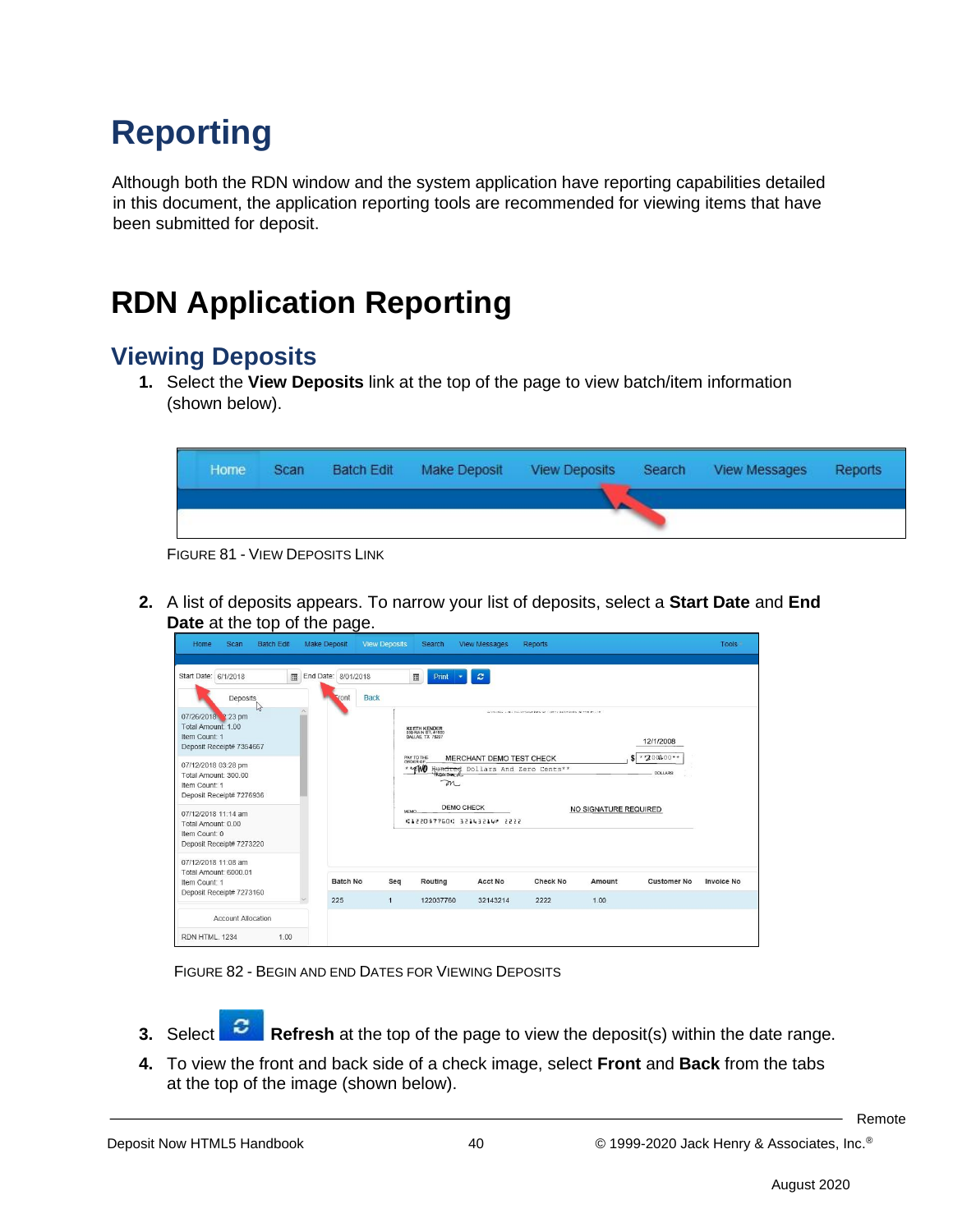| Scan<br><b>Batch Edit</b><br>Home                                                                                                                                                                                                                                                                                       |      | Make Deposit                 | <b>View Deposits</b> | Search                                                                                                                              | <b>View Messages</b>                                                                                      | <b>Reports</b>                                           |                            |                                             | Tools             |
|-------------------------------------------------------------------------------------------------------------------------------------------------------------------------------------------------------------------------------------------------------------------------------------------------------------------------|------|------------------------------|----------------------|-------------------------------------------------------------------------------------------------------------------------------------|-----------------------------------------------------------------------------------------------------------|----------------------------------------------------------|----------------------------|---------------------------------------------|-------------------|
| Start Date: 6/1/2018<br>Deposits<br>ry,<br>07/26/2018 12:23 pm<br>Total Amount: 1.00<br>Item Count: 1<br>Deposit Receipt# 7354667<br>07/12/2018 03:28 pm<br>Total Amount: 300.00<br>Item Count: 1<br>Deposit Receipt# 7276936<br>07/12/2018 11:14 am<br>Total Amount: 0.00<br>Item Count: 0<br>Deposit Receipt# 7273220 | 圖    | End Date: 8/01/2018<br>Front | <b>Back</b><br>MEMO. | 圓<br>Print<br>KEETH KENDER<br>600 MAIN ST. #1000<br>DALLAS TX 75207<br>PAY TO THE<br>ORDER OF<br>$+$ $pW$<br>m<br><b>DEMO CHECK</b> | $\mathbf{c}$<br>MERCHANT DEMO TEST CHECK<br>Hundred Dollars And Zero Cents**<br>41220377604 32143214 2222 | without a discussion and you court approach in the as-or | s<br>NO SIGNATURE REQUIRED | 12/1/2008<br>** 2000.00**<br><b>DOLLARS</b> |                   |
| 07/12/2018 11:08 am<br>Total Amount: 6000.01<br>Item Count: 1<br>Deposit Receipt# 7273160                                                                                                                                                                                                                               |      | <b>Batch No</b><br>225       | Seq<br>$\mathbf{1}$  | Routing<br>122037760                                                                                                                | Acct No<br>32143214                                                                                       | <b>Check No</b><br>2222                                  | Amount<br>1.00             | <b>Customer No</b>                          | <b>Invoice No</b> |
| <b>Account Allocation</b>                                                                                                                                                                                                                                                                                               |      |                              |                      |                                                                                                                                     |                                                                                                           |                                                          |                            |                                             |                   |
| RDN HTML, 1234                                                                                                                                                                                                                                                                                                          | 1.00 |                              |                      |                                                                                                                                     |                                                                                                           |                                                          |                            |                                             |                   |

FIGURE 83 - FRONT AND BACK VIEW OPTIONS FOR A CHECK IMAGE

#### **Printing Images of Items**

**1.** From the *View Deposits* page, highlight which deposit to view from the left column. The item(s) for that deposit appear.

| Deposits                 |  |
|--------------------------|--|
| 07/26/2018 12:23 pm      |  |
| Total Amount: 1.00       |  |
| Item Count: 1            |  |
| Deposit Receipt# 7354667 |  |
| 07/12/2018 03:28 pm      |  |
| Total Amount: 300.00     |  |
| Item Count: 1            |  |
| Deposit Receipt# 7276936 |  |
| 07/12/2018 11:14 am      |  |
| Total Amount: 0.00       |  |
| Item Count: 0            |  |
| Deposit Receipt# 7273220 |  |
| 07/12/2018 11:08 am      |  |
| Total Amount: 6000 01    |  |
| Item Count: 1            |  |
| Deposit Receipt# 7273160 |  |

FIGURE 84 - VIEWING DEPOSIT ITEMS

**2.** At the top of the page, select one of several options for printing.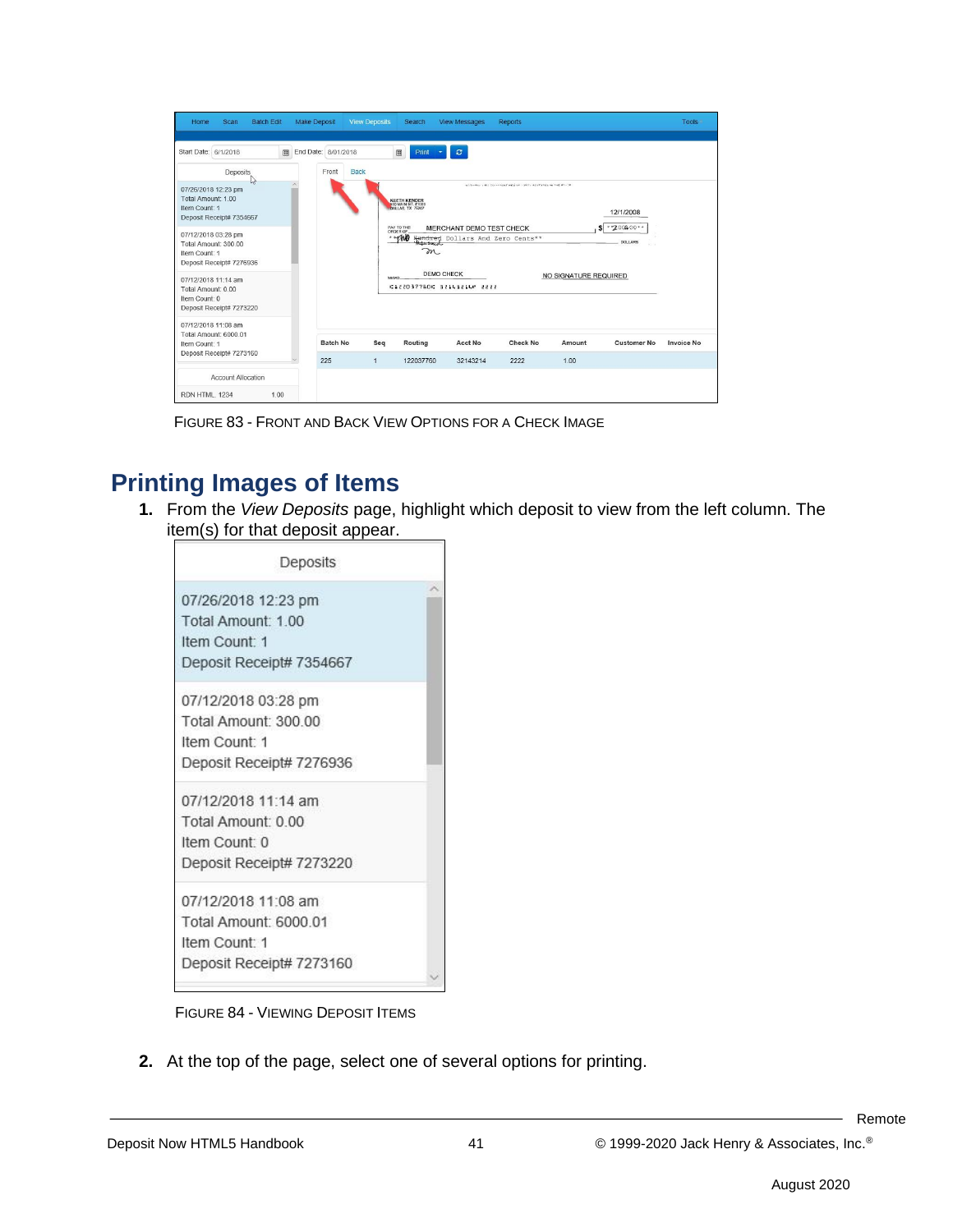- Select **Print** to print the front and back of the check currently highlighted.
- Select the drop-down menu next to *Print* and click **Print All** to print the front and back images of all the items in the deposit.
- Select the drop-down menu next to *Print* and click **Print All Fronts Only** to print only the front images of all the items in the deposit.

|                       | Print |  |
|-----------------------|-------|--|
| Print All             |       |  |
| Print All Fronts Only |       |  |
| View Item Edits       |       |  |
|                       |       |  |

FIGURE 85 - PRINTING OPTIONS

**3.** From the **Print** option at the top of the page, select the drop-down menu next to *Print* and click **View Item Edits** to see which user(s) have edited transaction amounts for the deposit in the RDN application.

|           | Print |                                          |
|-----------|-------|------------------------------------------|
| Print All |       |                                          |
|           |       |                                          |
|           |       |                                          |
|           |       | Print All Fronts Only<br>View Item Edits |

FIGURE 86 - VIEW ITEM EDITS OPTION

**4.** A list of edits made to the transaction will display, along with the *Date, User* who edited the transaction, the name of the field (*Field Name*) that was altered in the transaction, the *Before Value* of the field, and the *After Value* of the field.

#### **Searching for an Item**

**1.** To look for a specific item in the RDN application, select **Search** from the top of the page (shown below).

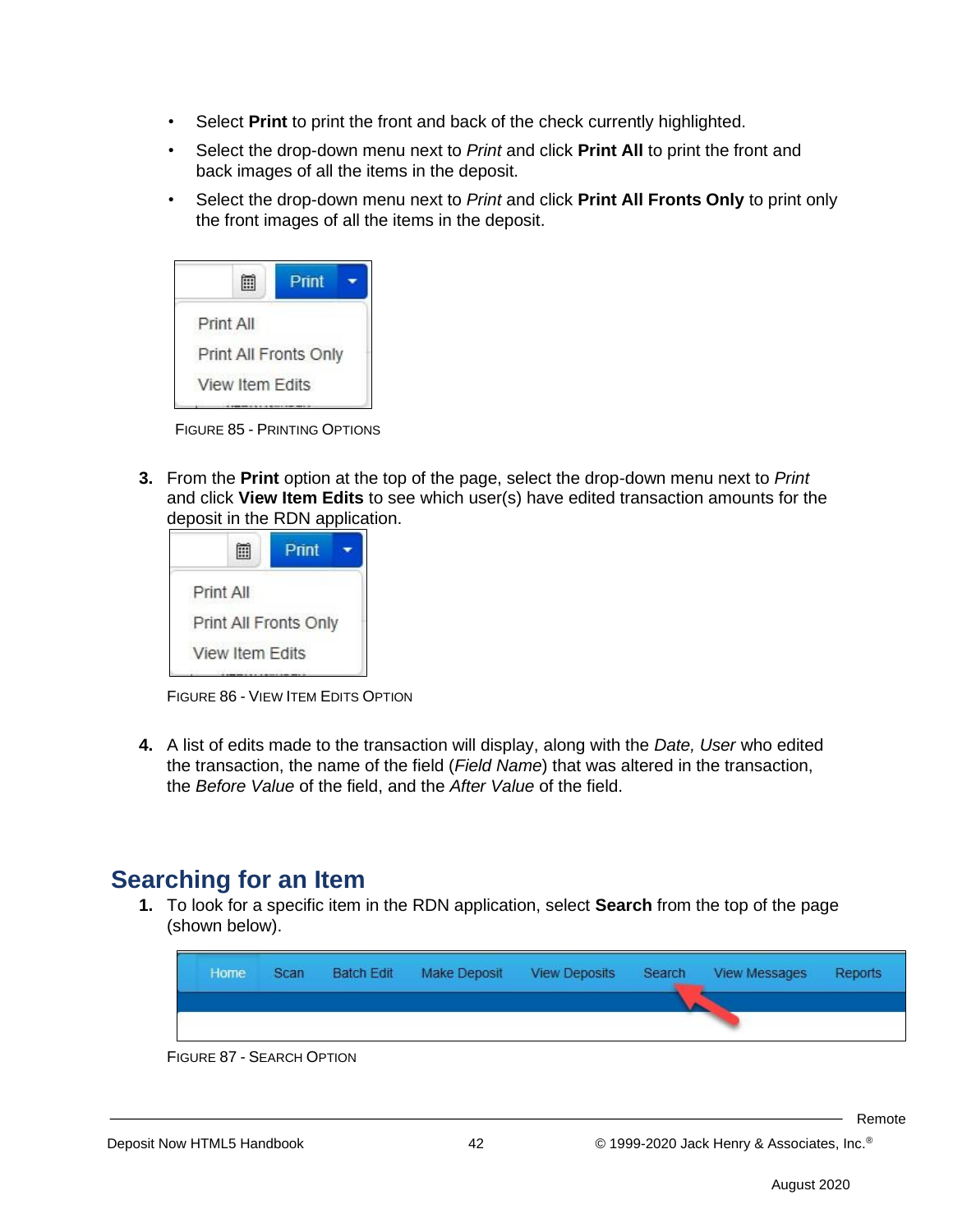**2.** To search for specific item, complete the search criteria fields displayed. For a range of items between certain dates, complete only the **Start Date** and **Stop Date** fields.

| $\equiv$              |                                             |                          |       |             |  |  |              |                                                                                         |
|-----------------------|---------------------------------------------|--------------------------|-------|-------------|--|--|--------------|-----------------------------------------------------------------------------------------|
| Start Date:           | 8/01/2018                                   | $\qquad \qquad \boxplus$ | Front | <b>Back</b> |  |  |              |                                                                                         |
| Stop Date:            | 8/01/2018                                   | $\blacksquare$           |       |             |  |  |              |                                                                                         |
| Batch Number:         |                                             |                          |       |             |  |  |              |                                                                                         |
| Check Number:         | to                                          |                          |       |             |  |  |              |                                                                                         |
| Routing Number:       |                                             |                          |       |             |  |  |              |                                                                                         |
| Check Acct<br>Number: |                                             |                          |       |             |  |  |              |                                                                                         |
| Amount                | 0.00                                        |                          |       |             |  |  |              |                                                                                         |
| Customer Acct No:     |                                             |                          |       |             |  |  |              |                                                                                         |
| Invoice No            |                                             |                          |       |             |  |  |              |                                                                                         |
| <b>Invoice Number</b> |                                             |                          |       |             |  |  |              |                                                                                         |
| Unit Number           |                                             |                          |       |             |  |  |              | Seq Batch Now Check No Amount Cust Acct No Invoice No Deposit Date Deposit Confirm Code |
|                       |                                             |                          |       |             |  |  |              |                                                                                         |
| Print<br>Reset        | <b>C</b> Search<br>$\overline{\phantom{a}}$ |                          |       |             |  |  | $\mathbb{Z}$ |                                                                                         |
|                       |                                             |                          |       |             |  |  |              |                                                                                         |

FIGURE 88 - SEARCH CRITERIA

**3.** Select the **Search** link from the bottom of the page.

| Reset | Print | C Search |
|-------|-------|----------|

FIGURE 89 - SEARCH LINK

**4.** The search results appear. Select an item to print, or hold the **Shift** key on your keyboard to highlight multiple items in the list.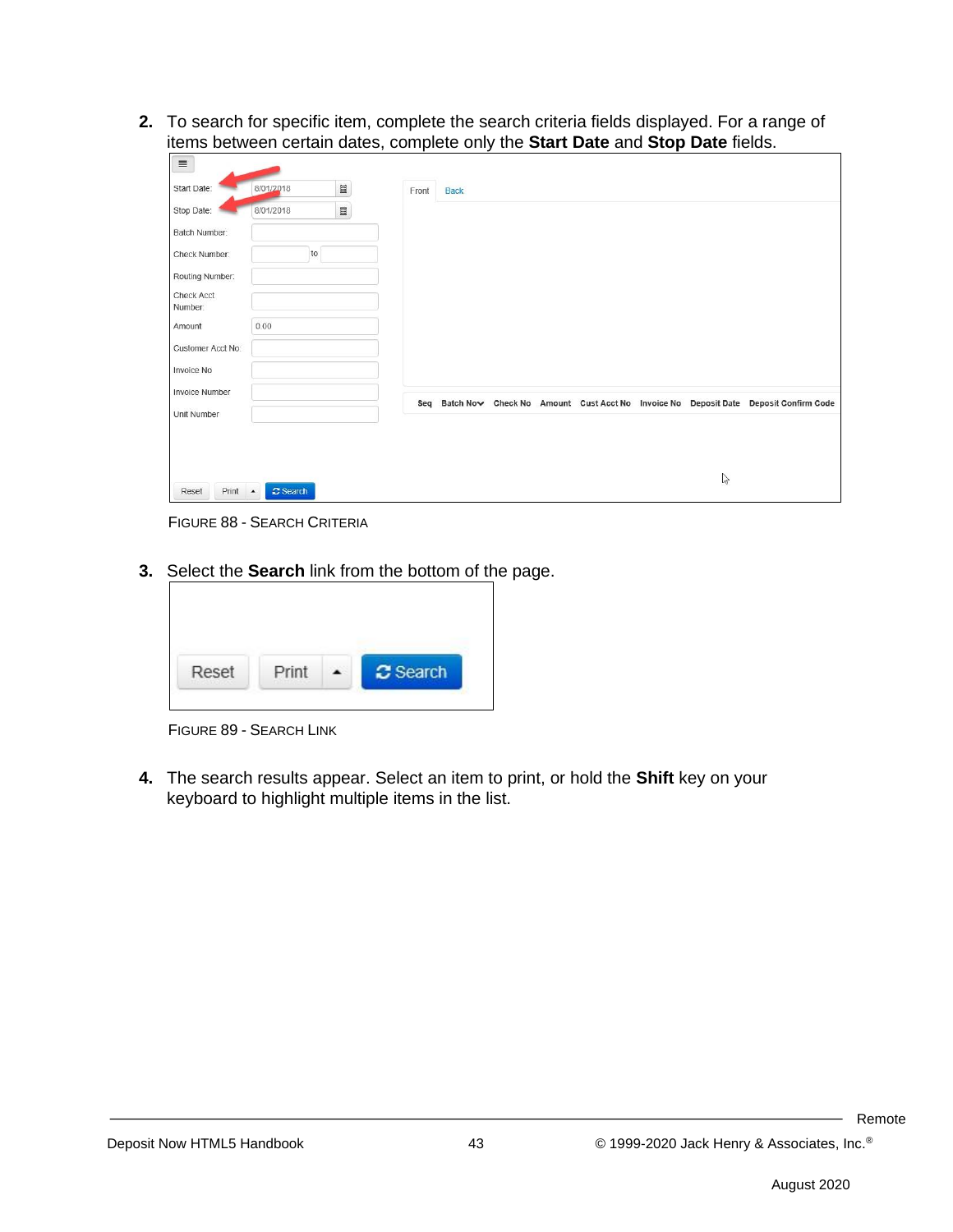| Start Date:                      | 6/1/2018                                    | 圖 | Front        | <b>Back</b>            |                                                                     |       |                                                                                |                  |                |                                   |
|----------------------------------|---------------------------------------------|---|--------------|------------------------|---------------------------------------------------------------------|-------|--------------------------------------------------------------------------------|------------------|----------------|-----------------------------------|
| Stop Date:<br>Batch Number:      | 8/01/2018                                   | 圃 |              | $(406)$ 565-1155       | DENEEN K. LABBE<br>1141 W MUIR TERRACE<br>WELLSVILLE, MO 77460-5586 |       |                                                                                | DATE 6/22/2018   |                | 1562                              |
| Check Number:<br>Routing Number: | to                                          |   |              | PAY TO THE<br>ORDER OF | John Doe                                                            |       |                                                                                |                  |                | 88.35                             |
| <b>Check Acct</b><br>Number:     |                                             |   |              | On Us Item             |                                                                     |       | Eighty Eight point Three Five ------------------------------<br>NON NEGOTIABLE |                  | <b>DOLLARS</b> |                                   |
| Amount                           | 0.00                                        |   |              |                        |                                                                     |       |                                                                                |                  |                |                                   |
| Customer Acct No:                |                                             |   |              |                        | 48011111184                                                         |       |                                                                                | 01566572097 1562 |                |                                   |
| Invoice No                       |                                             |   |              |                        |                                                                     |       |                                                                                |                  |                |                                   |
| <b>Invoice Number</b>            |                                             |   | Seq          |                        |                                                                     |       | Batch Now Check No Amount Cust Acct No Invoice No                              |                  |                | Deposit Date Deposit Confirm Code |
| Unit Number                      |                                             |   | $\mathbf{1}$ | 203                    | 1562                                                                | 88.35 |                                                                                |                  | 2018-06-24     | 7163170                           |
|                                  |                                             |   | 2            | 203                    | 2897                                                                | 30.03 |                                                                                |                  | 2018-06-24     | 7163170                           |
|                                  |                                             |   | 3            | 203                    | 2779                                                                | 63.48 |                                                                                |                  | 2018-06-24     | 7163170                           |
| Print<br>Reset                   | <b>C</b> Search<br>$\overline{\phantom{a}}$ |   | 4            | 203                    | 122                                                                 | 62.16 |                                                                                |                  | 2018-06-24     | 7163170                           |
|                                  |                                             |   | 5            | 203                    | 1723                                                                | 37.14 |                                                                                |                  | 2018-06-24     | 7163170                           |

FIGURE 90 - HIGHLIGHTING SEARCH ITEMS

**5.** Select **Print** to print the front and back of a highlighted item. To print items, select the menu next to *Print* and then select **Print All**. Select **Print All Fronts Only** to print the front images of all items in the list.

| Print All             |       |                 |
|-----------------------|-------|-----------------|
| Print All Fronts Only |       |                 |
| View Item Edits       |       |                 |
| Reset                 | Print | <b>2</b> Search |



**NOTE:** Any items that are voided in the application (see "Voiding a Transaction" in this document for more information) will not be reflected in the RDN application.

## **Application Reporting**

#### **Transaction Status Summary**

The *Transaction Status Summary* can be found on the *Dashboard* once you log in to the application. It represents the total number of items and dollar amounts of all ACH, Check 21, credit card debits/credits, refunds, returns, and collection items for all locations being processed by a customer. It covers a rolling 60-day period and is broken down by a transaction's current status within the system.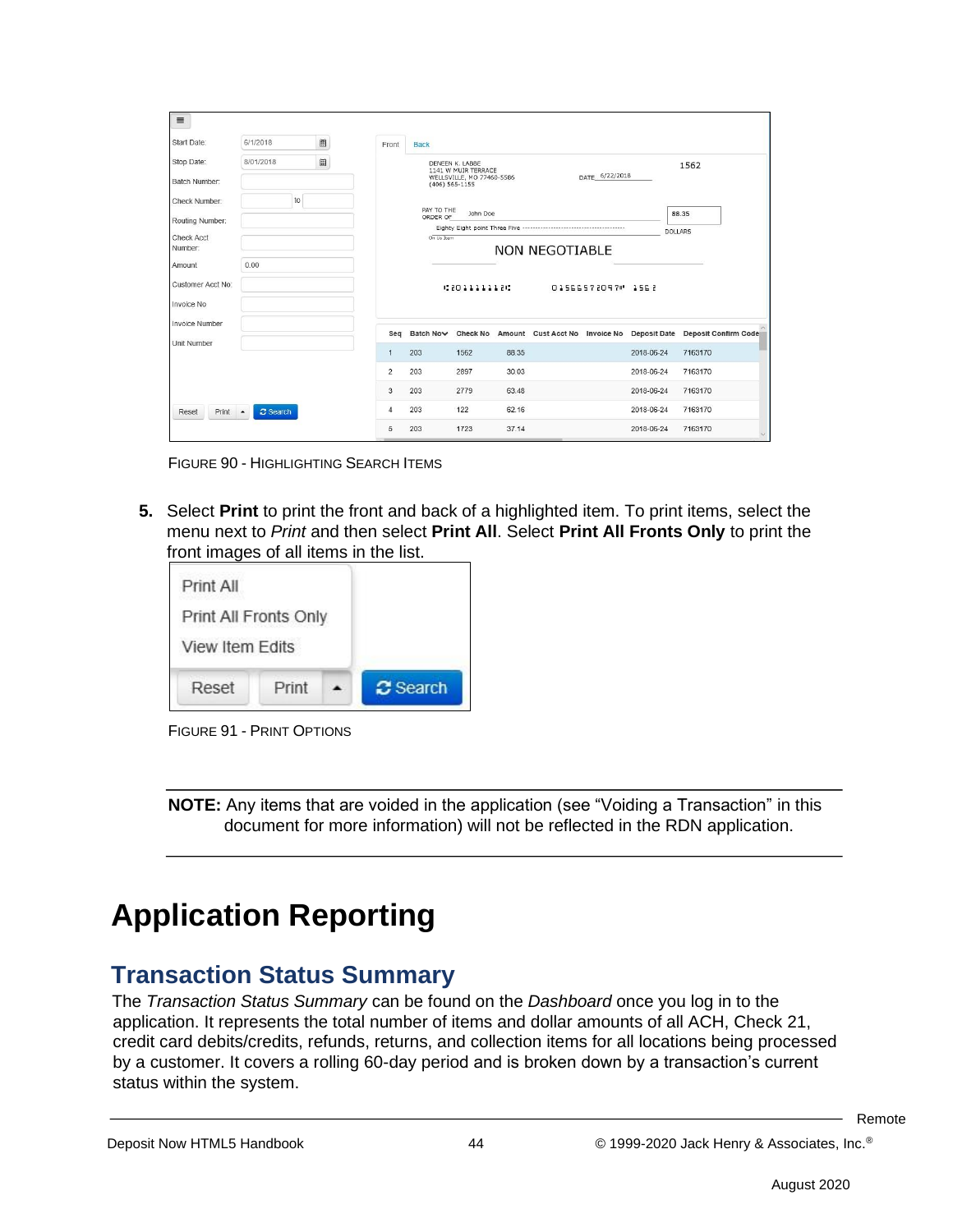| <b>Current Transaction Summary</b>                                                                                                      |       |               | ₿       |
|-----------------------------------------------------------------------------------------------------------------------------------------|-------|---------------|---------|
| This is a summary report of all transactions currently in the system as of 09/09/2016. All times<br>are displayed in Central Time (CT). |       |               |         |
| <b>Status</b>                                                                                                                           | Items | <b>Debits</b> | Credits |
| Approved                                                                                                                                |       |               |         |
| Processed                                                                                                                               |       |               |         |
| Collected                                                                                                                               |       |               |         |
| Awaiting Capture                                                                                                                        |       |               |         |
| Awaiting Approval                                                                                                                       |       |               |         |
| Declined                                                                                                                                |       |               |         |
| Voided                                                                                                                                  |       |               |         |
| Error                                                                                                                                   |       |               |         |
| In Collection                                                                                                                           |       |               |         |
| Other ACH Returns                                                                                                                       |       |               |         |
| Unauthorized                                                                                                                            |       |               |         |
| Uncollected NSF                                                                                                                         |       |               |         |
| Suspended                                                                                                                               |       |               |         |
| Disputed                                                                                                                                |       |               |         |
| Invalid / Closed Account                                                                                                                |       |               |         |
| Resolved                                                                                                                                |       |               |         |
| Other Check21 Returns                                                                                                                   |       |               |         |

FIGURE 92 - SAMPLE CURRENT TRANSACTION SUMMARY

The *Current Transaction Summary* allows you to quickly identify any unusual activity regarding your transactions with any of the following status types:

- Declined
- Error
- In Collection
- Voided
- Uncollected NSF
- Suspended (requires financial institution's action to approve or void)
- Disputed
- Invalid/Closed Account

The following table provides a list and definition of all the transaction statuses within the system, for reference.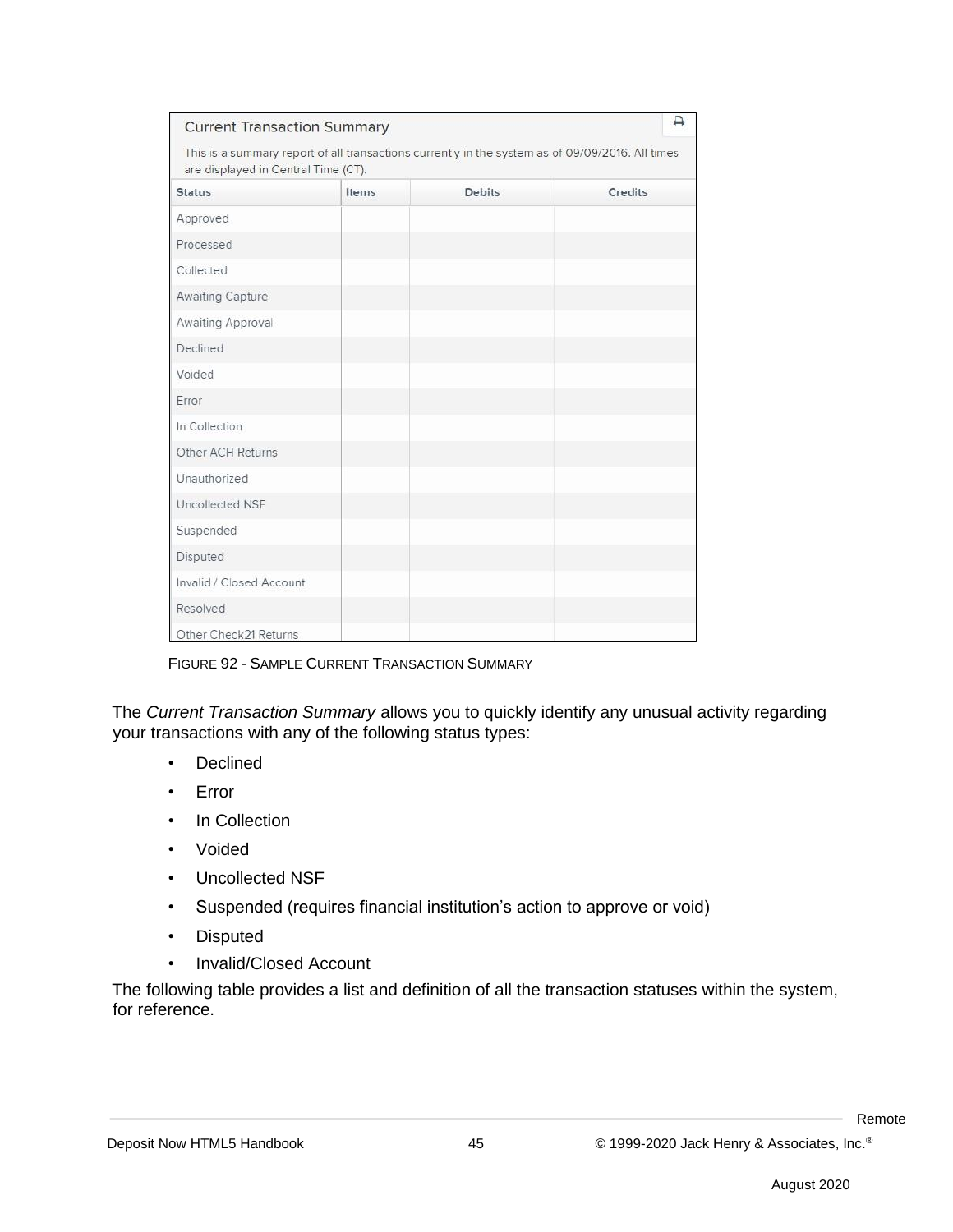| <b>Status</b>           | <b>Definition</b>                                                                                                                                                                                                                   |
|-------------------------|-------------------------------------------------------------------------------------------------------------------------------------------------------------------------------------------------------------------------------------|
| Approved                | The transaction has been verified and will be processed at the<br>designated cut-off time.                                                                                                                                          |
| Processed               | The transaction has been transmitted to the appropriate network<br>(ACH or Check 21). Changes can no longer be made, and the<br>transaction can no longer be voided.                                                                |
| Collected               | (ACH Only) The transaction, originally returned NSF, has been<br>re-presented to the Fed by ProfitStars, and funds were<br>recovered.                                                                                               |
| <b>Awaiting Capture</b> | Status for credit card transactions only.                                                                                                                                                                                           |
| Awaiting<br>Approval    | The transaction has been verified, but the amount of the<br>transaction exceeded the Dual Authorization limit of the user<br>who created it. An authorized approver must review and then<br>either approve or void the transaction. |
| Declined                | The transaction has been declined by the EPS system and will<br>not be processed. The transaction exceeded either Dual<br>Authorization limits or Velocity limits.                                                                  |
| Voided                  | The transaction has been voided and will not be processed. A<br>transaction may not be voided once the item is in the Processed<br>status.                                                                                          |
| Error                   | An internal error has occurred within the EPS system. Contact<br>your first line of support.                                                                                                                                        |
| In Collection           | (ACH Only) The transaction, returned NSF, is in the process of<br>being re-presented to the Fed by ProfitStars.                                                                                                                     |
| Other ACH<br>Returns    | The ACH transaction has been returned by the Fed. The<br>transaction will be charged back.                                                                                                                                          |
| Unauthorized            | This includes the total number of transactions and total amount<br>that have been returned with one of five Unauthorized Return<br>Reason Codes (R05, R07, R10, R29, R51).                                                          |
|                         | <b>Note:</b> These R codes will no longer be included in the Disputed<br>status totals.                                                                                                                                             |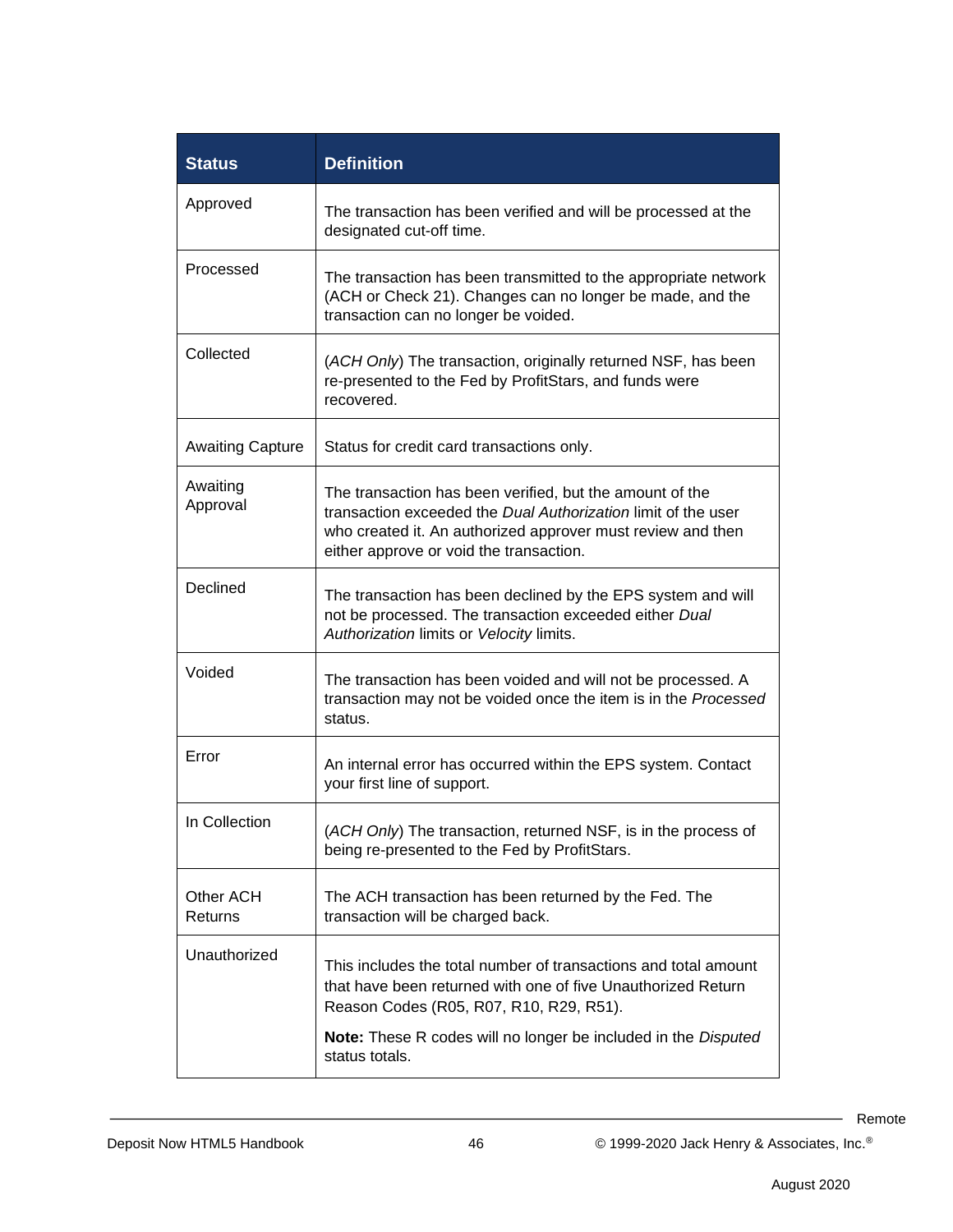| Uncollected NSF           | (ACH Only) The transaction was returned to ProfitStars NSF by<br>the Fed, and funds could not be recovered.                                                                                                                                                                                                          |
|---------------------------|----------------------------------------------------------------------------------------------------------------------------------------------------------------------------------------------------------------------------------------------------------------------------------------------------------------------|
| Suspended                 | The transaction has been verified, but it has exceeded Velocity<br>limits.                                                                                                                                                                                                                                           |
| <b>Status</b>             | <b>Definition</b>                                                                                                                                                                                                                                                                                                    |
| Disputed                  | (ACH Only) The transaction was returned to ProfitStars by the<br>Fed because the account holder at the receiving financial<br>institution has disputed its validity. The transaction will be<br>charged back (reversed).                                                                                             |
| Invalid/Closed<br>Account | (ACH Only) The transaction was returned to ProfitStars by the<br>Fed because the account number at the receiving financial<br>institution was invalid or because the account was closed.                                                                                                                             |
| Resolved                  | The transaction has been moved into a Resolved status by a<br>user to indicate that no further action related to the transaction is<br>required. Transactions can be moved into a Resolved status<br>from a status of Declined, Voided, Invalid/Closed Account,<br>Disputed, Uncollected NSF, Error, or In Research. |
| Other Check 21<br>Returns | The Check21 transaction has been returned by the Fed. The<br>transaction will be charged back.                                                                                                                                                                                                                       |

#### **Transaction Status Report**

A *Transaction Status* report is a pre-defined report listing all transactions within a specific status. It automatically generates when you click a status link from the *Current Transaction Summary*. For example, select **Approved**.

The list will contain items that have been processed within the last 60 days and will give you access to individual transaction information. The report can be printed or saved (exported) into a Microsoft® Office Excel® spreadsheet (.xlsx), a tab-delimited file (.tsv), or a comma-delimited file (.csv).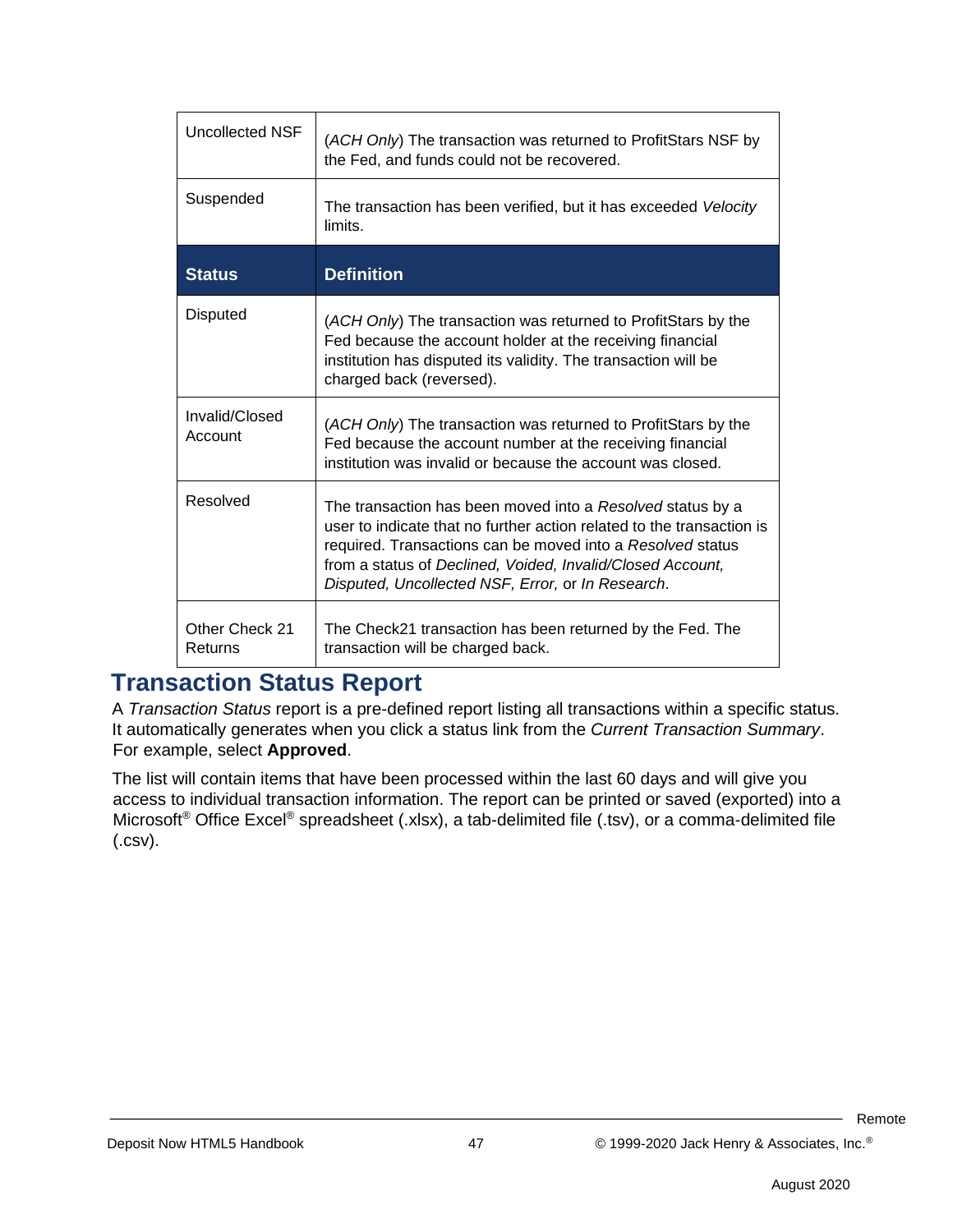| <b>Current Transaction Summary</b>  |       |                                                                                                  | ₿              |
|-------------------------------------|-------|--------------------------------------------------------------------------------------------------|----------------|
| are displayed in Central Time (CT). |       | This is a summary report of all transactions currently in the system as of 09/09/2016. All times |                |
| <b>Status</b>                       | Items | <b>Debits</b>                                                                                    | <b>Credits</b> |
| Approved                            |       |                                                                                                  |                |
| Processed                           |       |                                                                                                  |                |
| Collected                           |       |                                                                                                  |                |
| Awaiting Capture                    |       |                                                                                                  |                |
| Awaiting Approval                   |       |                                                                                                  |                |
| Declined                            |       |                                                                                                  |                |
| Voided                              |       |                                                                                                  |                |
| Error                               |       |                                                                                                  |                |
| In Collection                       |       |                                                                                                  |                |
| Other ACH Returns                   |       |                                                                                                  |                |
| Unauthorized                        |       |                                                                                                  |                |
| Uncollected NSF                     |       |                                                                                                  |                |
| Suspended                           |       |                                                                                                  |                |
| Disputed                            |       |                                                                                                  |                |
| Invalid / Closed Account            |       |                                                                                                  |                |
| Resolved                            |       |                                                                                                  |                |
| Other Check21 Returns               |       |                                                                                                  |                |

FIGURE 93 - CURRENT TRANSACTION SUMMARY WITH APPROVED OPTION

**1.** A list of the first 25 (default value) transactions are displayed, although you may navigate through pages of results to locate more transactions. To view details for a transaction, select the **View** link in the far left column for that transaction.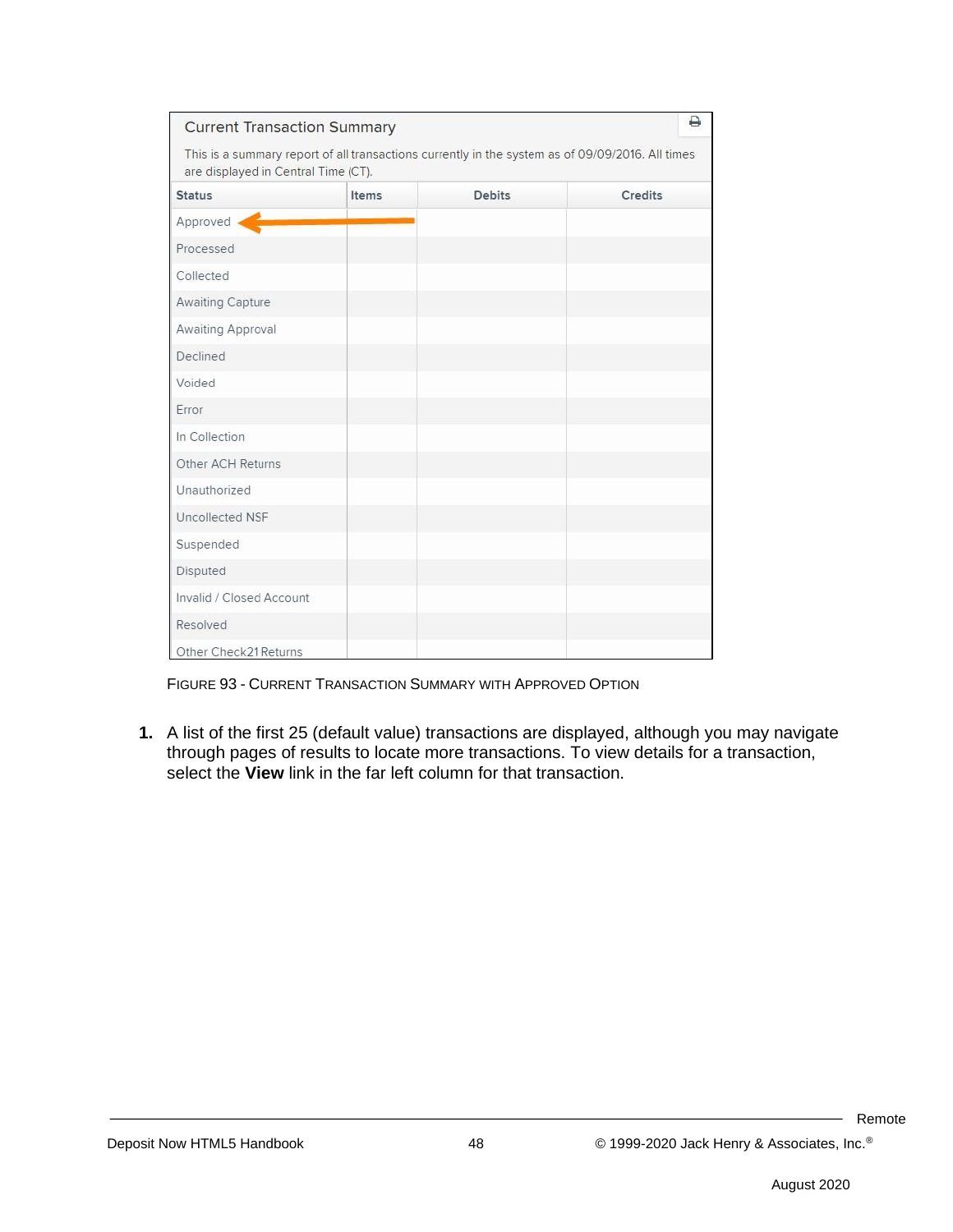|                          | Transactions matching your query               | Title                     | <b>Transaction Approved</b> | Share to All Users             | Save to My Reports               |
|--------------------------|------------------------------------------------|---------------------------|-----------------------------|--------------------------------|----------------------------------|
|                          | Displaying Page 1 of 1<br>Records 1 - 18 of 18 |                           |                             | ۳                              | $\pm$ -<br>$\mathbf{r}^{\prime}$ |
| View                     | <b>Transaction Date</b>                        | <b>Status</b>             | <b>Payment Type</b>         |                                | Name On Account                  |
| <b>MA</b>                | 12/18/2015 10:24:26 AM CT                      | Approved                  | Checking                    |                                |                                  |
| <b>PA</b>                | 12/18/2015 10:42:20 AM CT                      | Approved                  | Checking                    |                                | Ima Tester                       |
| $\overline{\phantom{a}}$ | 12/28/2015 2:10:12 PM CT                       | Approved                  | Checking                    |                                |                                  |
| <b>EA</b>                | 12/30/2015 10:50:00 AM CT                      | Approved                  | Checking                    |                                | James Jones                      |
| <b>MA</b>                | 12/30/2015 10:50:00 AM CT                      | Approved                  | Checking                    |                                | James Jones                      |
|                          |                                                | <b>Total Debit Count</b>  |                             | 13 Total Credit Count          |                                  |
|                          |                                                | <b>Total Debit Amount</b> |                             | \$6.177.50 Total Credit Amount | \$73.00                          |

FIGURE 94 - SAMPLE TRANSACTION STATUS REPORT, VIEW INDICATED

**2.** The *Transaction Details* page appears, including the **Show Events** and **Show Audit History** options.

| Reports / Results / Transaction Information     |                       |                      |                    |                    |
|-------------------------------------------------|-----------------------|----------------------|--------------------|--------------------|
| <b>Transaction Details</b>                      |                       | Actions v<br>₿       | <b>Show Events</b> | <b>Hide Events</b> |
| Customer<br>$(ID)$ :                            | Receipt<br>Code:      |                      | Show Audit History | Hide Audit History |
| Effective<br>Monday, December 21, 2015<br>Date: | Tran Data 2:          |                      |                    |                    |
| Auth Only:<br>\$1.00                            | Tran Data 3:          |                      |                    |                    |
| Payment<br>ACH<br>Method:                       | Reference<br>Number:  | T:4ZP5PPFFA1         |                    |                    |
| From                                            | Payment<br>Origin:    | Signature Original   |                    |                    |
| Account<br>Checking<br>Type:                    | Settlement<br>Status: | No Settlement Needed |                    |                    |

FIGURE 95 - TRANSACTIONS DETAILS PAGE WITH SHOW EVENTS AND AUDIT HISTORY OPTIONS

### **Editing a Transaction**

Transactions may be edited by their effective date and/or amounts or voided until they are processed. Once processed at the designated cut-off time, transactions will be deposited as entered. Any edits performed after file transmission will not be reflected in the file *View, Audit History, or Event History.*

- **1.** Log in, and then select a status from the *Current Transaction Summary*. For example, click the **Approved** status link.
- **2.** Select the **View** link next to the transaction you would like to edit.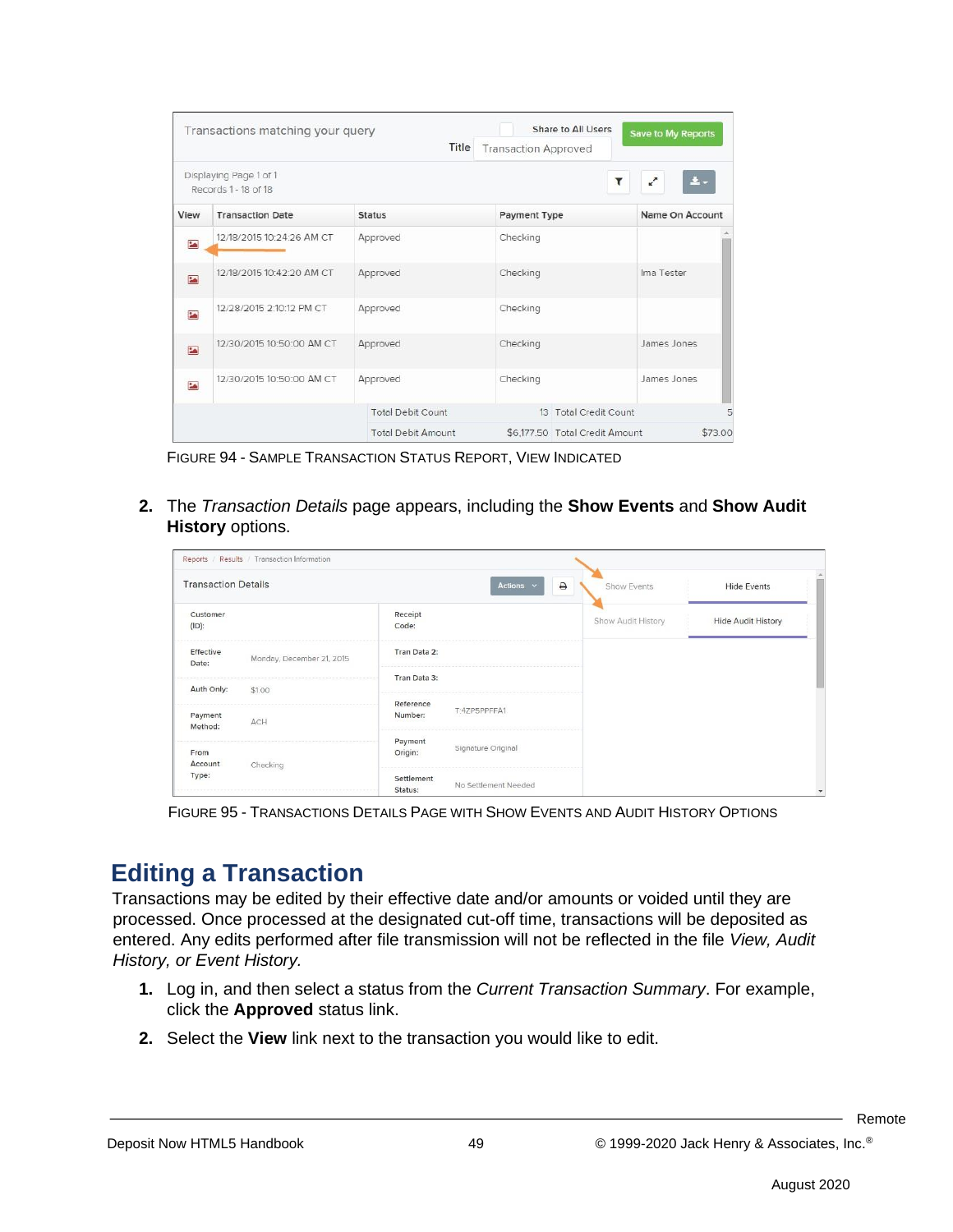**3.** The *Transaction Details* page appears. To edit the amount, select **Edit** next to the *Sale* field.

| <b>Transaction Details</b> |                           |                                                            | Actions $\vee$<br>٥ | Show Events        | <b>Hide Events</b>        |  |  |
|----------------------------|---------------------------|------------------------------------------------------------|---------------------|--------------------|---------------------------|--|--|
| Customer (ID):             | Jones, James (99007789)   | Transaction<br>data 1                                      |                     | Show Audit History | <b>Hide Audit History</b> |  |  |
| Effective Date:            | Tuesday, January 05, 2016 | Displayed<br>Label Text                                    | 6                   |                    |                           |  |  |
| Sale:                      | \$17.00                   | Field:                                                     |                     |                    |                           |  |  |
| Payment<br>Method:         | ACH                       | Transaction<br>data 2<br>Displayed<br>Label Text<br>Field: | 7                   |                    |                           |  |  |
| From Account<br>Type:      | Checking                  |                                                            |                     |                    |                           |  |  |
| Account<br>Number:         | 122037760 / 4560646556    | transaction<br>data 3<br>Displayed<br>Label Text           | $\overline{8}$      |                    |                           |  |  |
| To Location:               | Corporate Office          | Field:                                                     |                     |                    |                           |  |  |

FIGURE 96 - TRANSACTION DETAILS PAGE WITH EDIT OPTION

**4.** The **Sale** amount will become a workable field where you can enter a new amount. Enter a new amount and a reason for changing the amount. Select the green check when finished.

| <b>Transaction Details</b> |                         |                           |  |
|----------------------------|-------------------------|---------------------------|--|
| Customer (ID):             | Jones, James (99007789) |                           |  |
| <b>Effective Date:</b>     |                         | Tuesday, January 05, 2016 |  |
| 17.00                      | Reason                  | Reason                    |  |
|                            |                         |                           |  |

FIGURE 97 - REASON FOR EDITING SALE AMOUNT AND EDITING CONFIRMATION OPTIONS

**5.** To change the date the transaction will be processed, select **Edit** next to the *Effective Date* field. Enter the date from the calendar option. Enter a **Reason** for the change and select the green check when finished.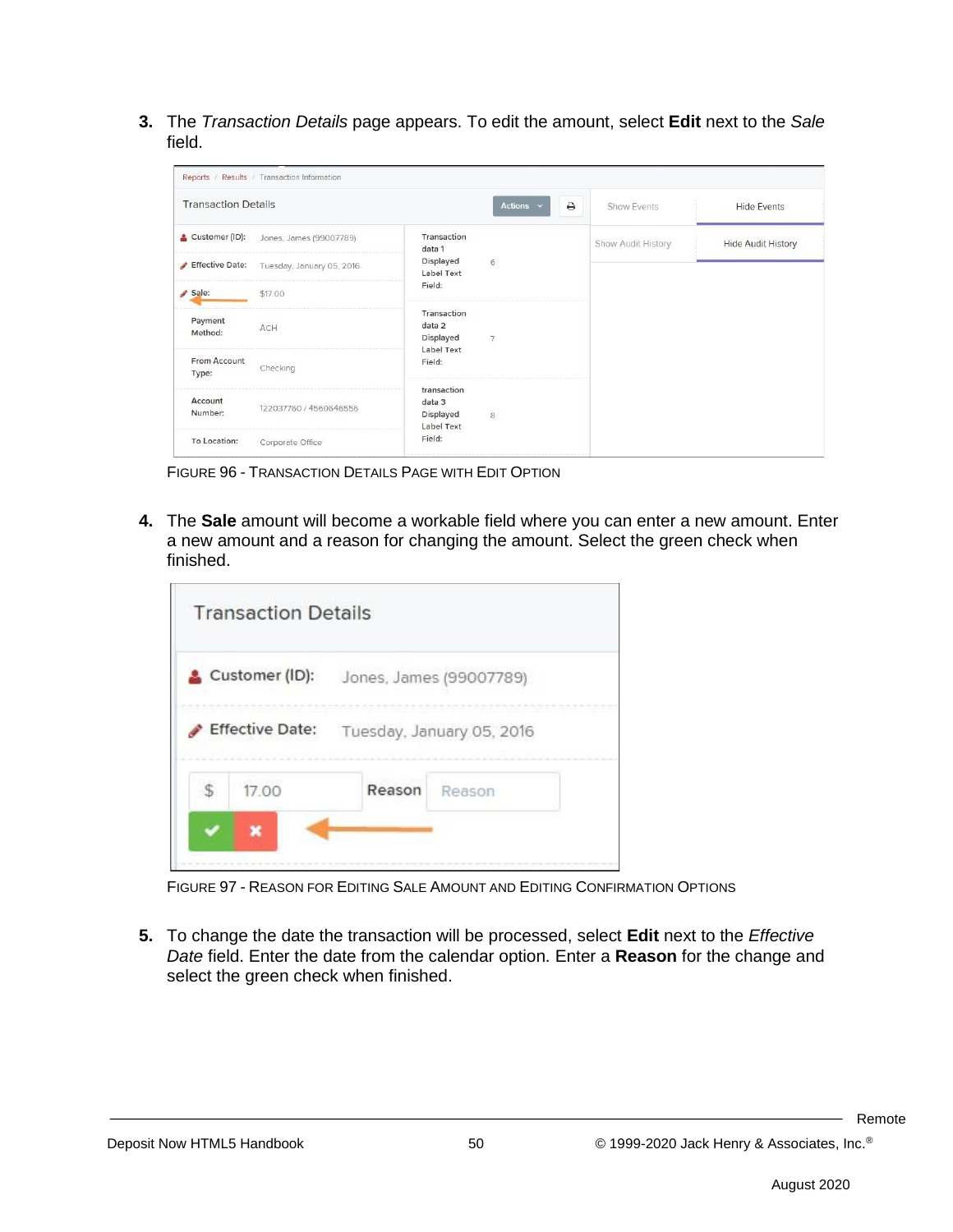|   | <b>Transaction Details</b> |        |                         |
|---|----------------------------|--------|-------------------------|
|   | Customer (ID):             |        | Jones, James (99007789) |
| 雦 | 01/05/2016                 | Reason | Reason                  |
|   |                            |        |                         |

FIGURE 98 - EDITING AN EFFECTIVE DATE

#### **Voiding a Transaction**

- **1.** Log in and then select a status from the *Current Transaction Summary* that has not yet been processed. For example, click the **Approved** status link.
- **2.** A report of approved transactions appears. Select the **View** link next to the transaction you would like to void.
- **3.** The *Transaction Details* page appears. Select **Actions | Void**.

| Reports / Results / Transaction Information              |                            |                |   |
|----------------------------------------------------------|----------------------------|----------------|---|
| <b>Transaction Details</b>                               |                            | <b>Actions</b> | ₽ |
| Customer (ID):<br>Jones, James (99007789)                | Mark this transaction void |                |   |
| <b>Effective Date:</b><br>Tuesday, January 05, 2016<br>A |                            | Void           |   |
| \$17.00<br>Sale:                                         | 1151                       |                |   |

FIGURE 99 - VOIDING A TRANSACTION

**4.** The system will ask you to confirm voiding the transaction. Select **Void**. The transaction will be voided and appear as a *Voided* status on the *Current Transaction Summary* page until it is resolved (see next section).



FIGURE 100 - CONFIRM VOID OPTION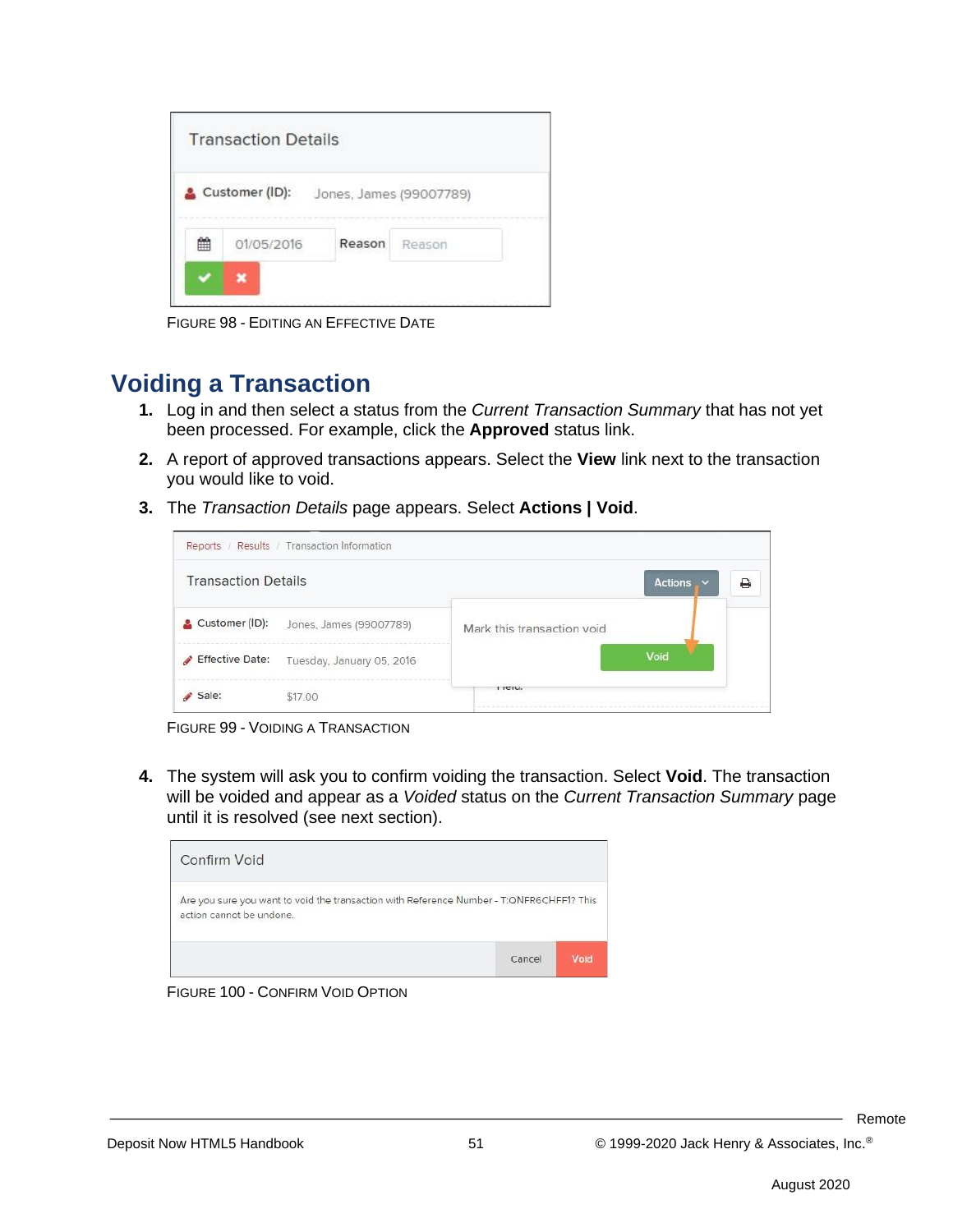### **Resolving a Transaction**

Resolving a transaction means indicating a reason why the transaction was voided for communication and auditing purposes. Once a transaction has been voided, it will appear in the *Voided* status, where you can opt to resolve the transaction.

**1.** Log in to the application and then select the **Voided** status from the *Current Transaction Summary* on the *Dashboard* page of the application.

| Current Transaction Summary<br>are displayed in Central Time (CT). |       | This is a summary report of all transactions currently in the system as of 09/09/2016. All times |         |
|--------------------------------------------------------------------|-------|--------------------------------------------------------------------------------------------------|---------|
| <b>Status</b>                                                      | Items | <b>Debits</b>                                                                                    | Credits |
| Approved                                                           |       |                                                                                                  |         |
| Processed                                                          |       |                                                                                                  |         |
| Collected                                                          |       |                                                                                                  |         |
| Awaiting Capture                                                   |       |                                                                                                  |         |
| Awaiting Approval                                                  |       |                                                                                                  |         |
| Declined.                                                          |       |                                                                                                  |         |
| Voided                                                             |       |                                                                                                  |         |
| <b>Error</b>                                                       |       |                                                                                                  |         |
| In Collection                                                      |       |                                                                                                  |         |
| Other ACH Returns                                                  |       |                                                                                                  |         |
| Unauthorized                                                       |       |                                                                                                  |         |
| Uncollected NSF                                                    |       |                                                                                                  |         |
| Suspended                                                          |       |                                                                                                  |         |
| Disputed                                                           |       |                                                                                                  |         |
| Invalid / Closed Account                                           |       |                                                                                                  |         |
| Resolved                                                           |       |                                                                                                  |         |
| Other Check21 Returns                                              |       |                                                                                                  |         |

FIGURE 101 - VOIDED STATUS LINK

**2.** Select **View** for the transaction you wish to resolve, as shown below.

|           | Transactions matching your query               |               | Share to All Users        | Save to My Reports                            |
|-----------|------------------------------------------------|---------------|---------------------------|-----------------------------------------------|
|           |                                                | Title         | <b>Transaction Voided</b> |                                               |
|           | Displaying Page 1 of 1<br>Records 1 - 21 of 21 |               | $\mathbf{r}$              | $\boldsymbol{\epsilon}^{\star}$<br>$\Delta$ - |
| View      | <b>Transaction Date</b>                        | <b>Status</b> | <b>Payment Type</b>       | Name On Account                               |
| 論         | 11/16/2015 9:20:29 AM CT                       | Voided        | Checking                  |                                               |
| <b>SA</b> | 11/16/2015 2:50:28 PM CT                       | Voided        | Checking                  | Ben Jerry                                     |
| <b>SA</b> | 11/16/2015 2:57:59 PM CT                       | Voided        | Checking                  | Ben Jerry                                     |

FIGURE 102 - VIEW ICON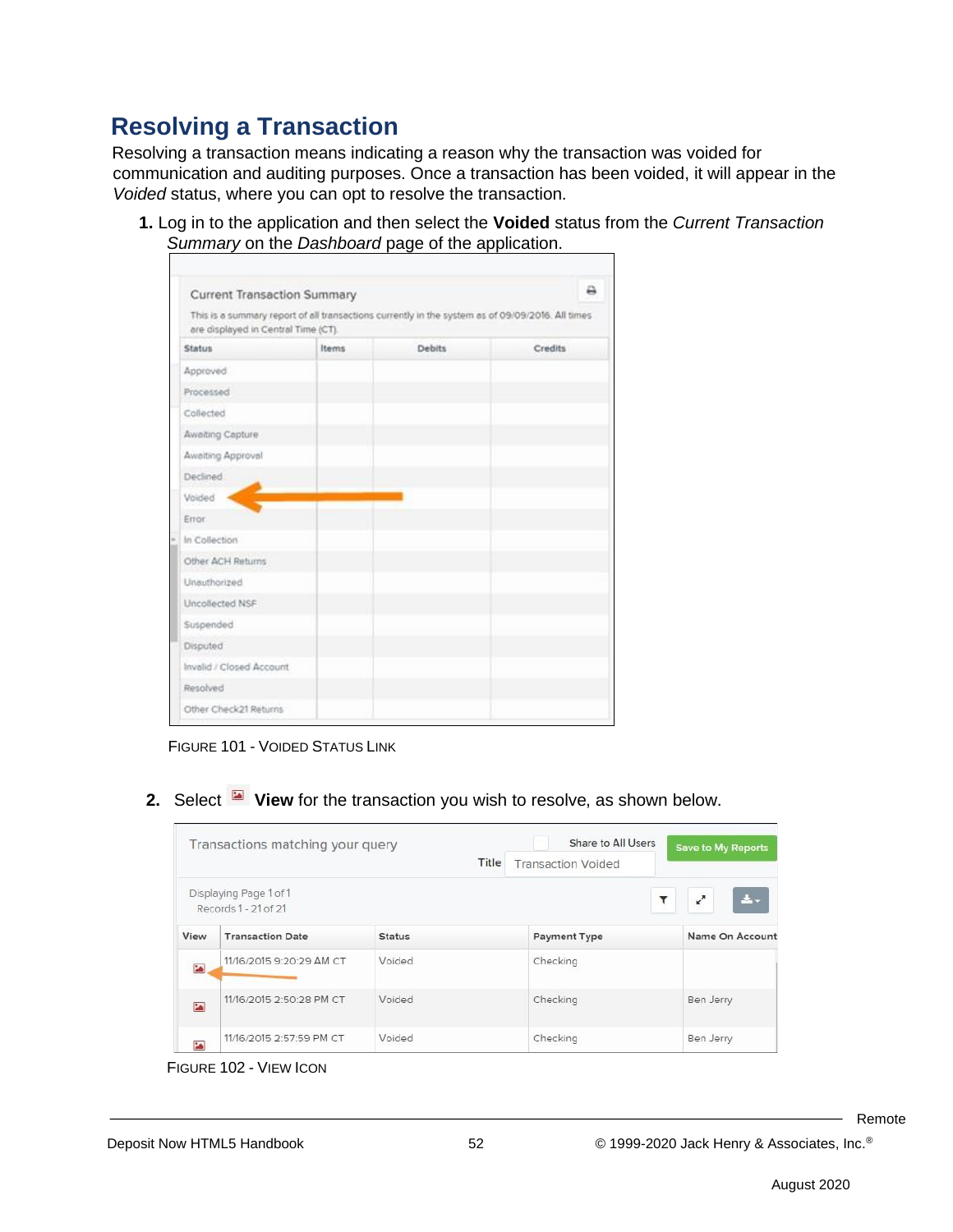**3.** From the *Transaction Details* page, select **Actions**. Enter a reason for resolving the transaction. For example, the transaction was deposited in the wrong account. Select **Resolve**. The transaction will now appear under the *Resolved* status in the *Current Transaction Summary*.



FIGURE 103 - MARK TRANSACTION RESOLVED OPTION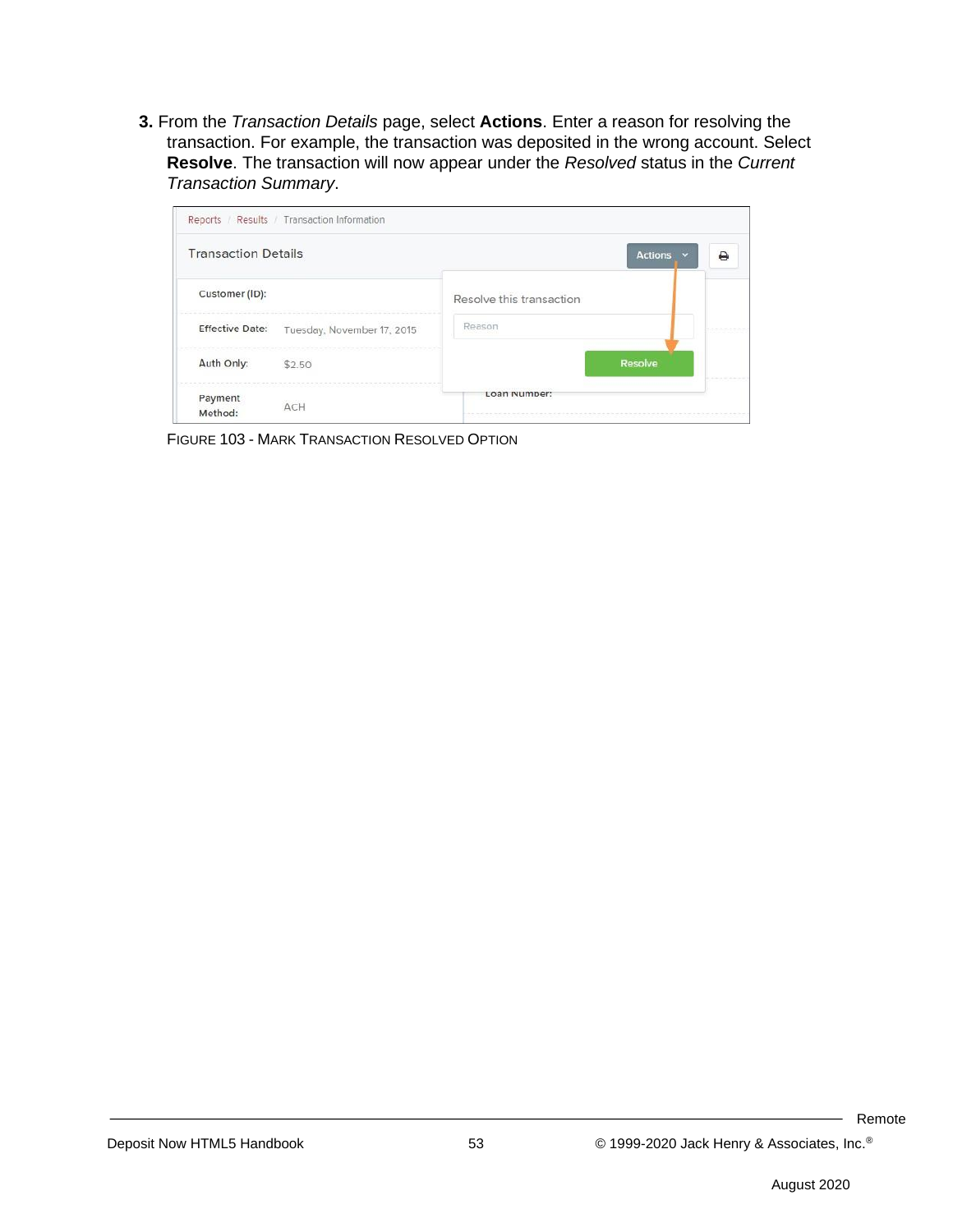## **The Reports Page**

The *Reports* tab grants you access to a number of reports available to run.

**Standard Reports** – Provides a list of reports with pre-set filters to show specific items. For example, the **Show Items Detected as Duplicate Transactions** option generates information about all of the transactions that have been flagged as duplicate items in any number of deposits.

**NOTE:** For any *Standard Report*, the pre-set filters can be customized to fit your needs by altering the report filters.

- **My Reports** Allows you to customize a report based on your informational needs. You may save this report as a template for future use, and it will be available only to your profile as a user.
- **Shared Reports** Allows you to customize a report and save it as a template available for other users to access and use. Only the person who created this report template can delete it.
- **Credits and Debits to Your Merchant Settlement Account** Identifies deposits made within a date range and displays individual transaction amounts making up the deposit, with details of each transaction.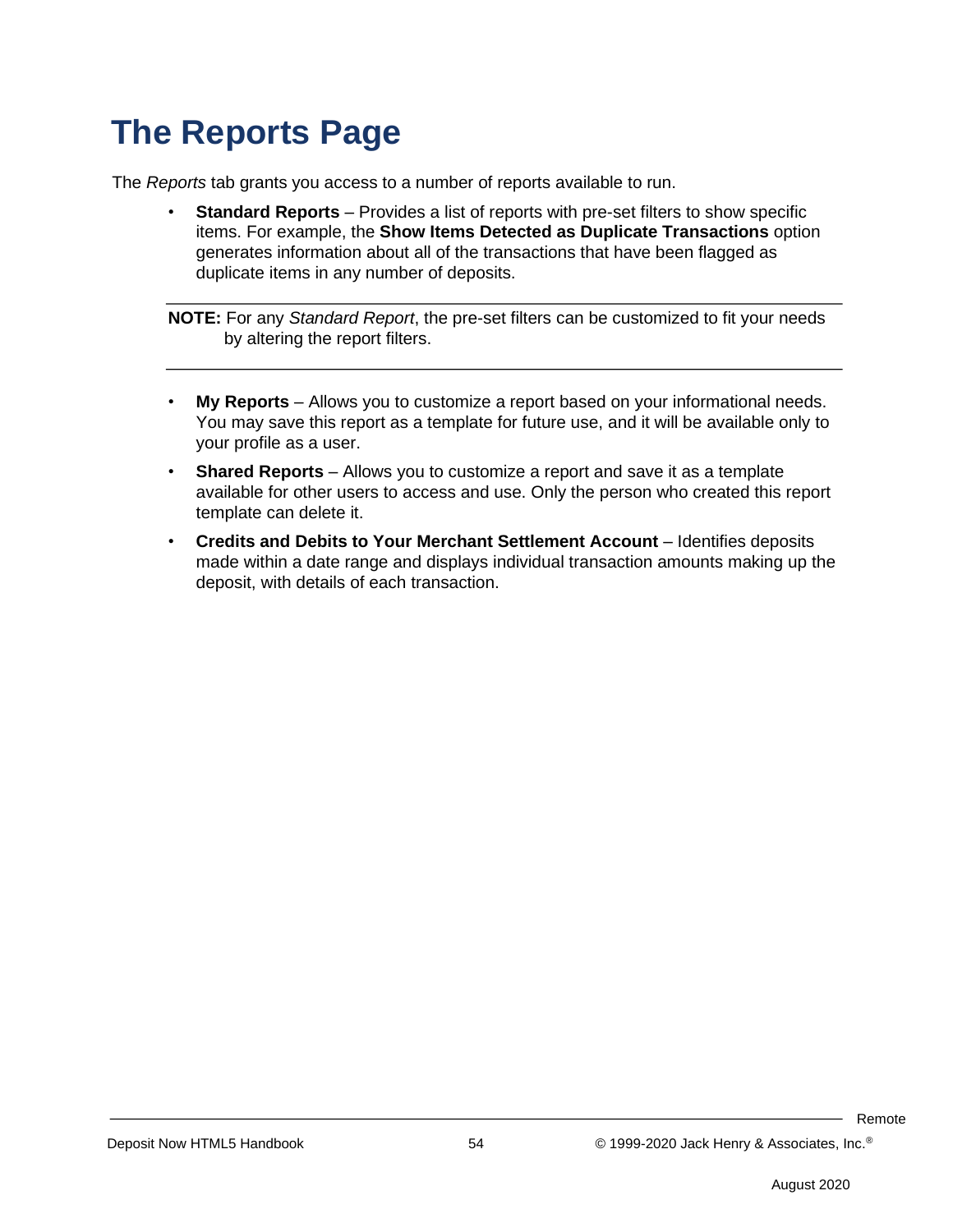## **Using the Report Builder Utility**

The report builder utility can be used to create one-time queries and custom recurring daily, weekly, and monthly reports for bookkeeping, historical research, and problem solving.

There are two options when creating a customized report: **New Report** and **New Shared Report**. While both are customizable, the shared report is available to other users who have access to the system. Other users will be able to pull the shared report and use its settings to generate information. Only the user who created the shared report can delete it.

**1.** Log in to the application, and then select **Reports** from the left main menu.



FIGURE 104 - REPORTS TAB

| <b>My Reports</b>                   |                        |                       |        | Remote Deposit Complete Reports                                             |
|-------------------------------------|------------------------|-----------------------|--------|-----------------------------------------------------------------------------|
|                                     |                        |                       |        | <b>Deposit Results</b>                                                      |
|                                     | No Records to display. |                       |        | <b>Standard Report</b>                                                      |
|                                     |                        |                       |        | Show Items that Returned NSF Today                                          |
| <b>Shared Reports</b>               |                        |                       |        | Show Items that Returned Bad Account Today                                  |
| <b>Report Name</b>                  | Owner                  | <b>Report Type</b>    | Delete | Show Items that Charged Back Today                                          |
| BH 2008.08.21.1341                  | Barb                   | Transaction<br>Report |        | Show Items that Settled Today                                               |
| bhemmitt2                           | Barb                   | Transaction<br>Report |        | Show Items that Returned Other Check21 Today<br>Show Notice of Change Items |
| Jennie's Report Test                | Jennie                 | Transaction<br>Report |        | Show Items Detected as Duplicate Transactions                               |
| Jennie's Test Report #2             | Jennie                 | Transaction<br>Report |        | <b>Recurring Payment Report</b>                                             |
| Shared                              | Karthik                | Transaction           |        |                                                                             |
| + New Shared Report<br>+ New Report |                        |                       |        | Show Recurring Payments That are Disabled                                   |

**2.** Click **New Report** or **New Shared Report**, if it will be available to others.

FIGURE 105 - REPORT BUILDER OPTIONS FOR NEW REPORTS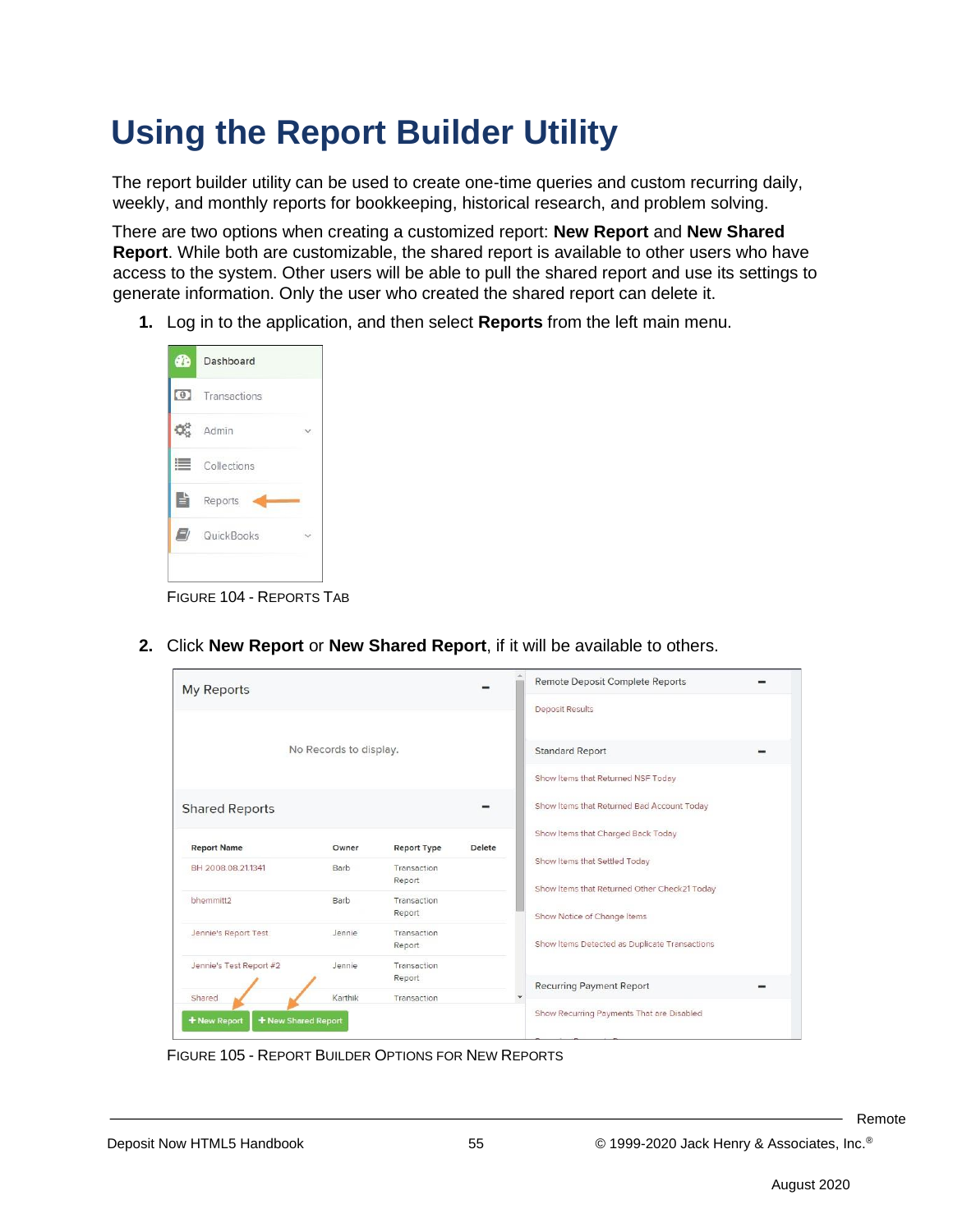**3.** The *Report* page appears. In the top bar, enter a **Title** for the report. Fill in the report criteria in each of the four sections: *Report Type, Date Range, Advanced,* and *Report Column* headers.

| Title                                                                                                                                                                                                                                  |   |                          | Save to My Reports            | Share to All Users<br><b>Run Reports</b> |                           |                          |                          |                               |  |
|----------------------------------------------------------------------------------------------------------------------------------------------------------------------------------------------------------------------------------------|---|--------------------------|-------------------------------|------------------------------------------|---------------------------|--------------------------|--------------------------|-------------------------------|--|
| Report Type                                                                                                                                                                                                                            |   |                          |                               | Advanced                                 |                           | Report Column Headers    |                          |                               |  |
| <b>Transaction Report</b><br>O                                                                                                                                                                                                         |   |                          |                               | Location                                 |                           |                          | View                     | Prioritize                    |  |
| Reports primarily based on a status, a category or type as<br>associated with transaction<br><b>Status</b><br><b>Historical Event Report</b><br>Reports primarily based on a past occurrence/event as<br>associated with a transaction |   |                          | $\checkmark$<br>All Locations |                                          |                           |                          |                          | Freeze                        |  |
|                                                                                                                                                                                                                                        |   |                          |                               |                                          | <b>Transaction Date</b>   | $\overline{\mathbf{v}}$  | ÷                        | a <sup>c</sup>                |  |
|                                                                                                                                                                                                                                        |   |                          |                               |                                          | <b>Transaction Status</b> | $\overline{\mathcal{L}}$ | $\sim$ $\sim$            | $\mathbf{r}$                  |  |
|                                                                                                                                                                                                                                        |   |                          |                               | Payment Type                             | $\overline{\mathcal{L}}$  | $\sim$ $\sim$            | £                        |                               |  |
|                                                                                                                                                                                                                                        |   |                          | $-$ ALL $-$<br>$\checkmark$   |                                          | Name On Account           | $\overline{\mathcal{L}}$ | $\sim$ $\sim$            |                               |  |
|                                                                                                                                                                                                                                        |   |                          |                               |                                          | Transaction ID00          | $\overline{\mathcal{L}}$ | $-$                      |                               |  |
|                                                                                                                                                                                                                                        |   |                          |                               | Settlement Status                        |                           | Reference Number         | $\overline{\mathbf{v}}$  | $\cdot$ $\cdot$               |  |
| Date Range                                                                                                                                                                                                                             |   |                          |                               |                                          |                           | Customer Number          | $\overline{\mathcal{L}}$ | $\sim$ $\sim$                 |  |
|                                                                                                                                                                                                                                        |   |                          |                               | $-$ ALL $-$<br>$\checkmark$              |                           | Operation Type           | $\overline{\mathbf{v}}$  | $\cdot$ $\cdot$               |  |
| Date Type                                                                                                                                                                                                                              |   | <b>Export Date Range</b> |                               |                                          |                           | Location Name            | $\overline{\mathcal{L}}$ | $\cdot$ $\cdot$               |  |
|                                                                                                                                                                                                                                        |   |                          |                               | Origin Of Transaction                    |                           | Amount                   | $\overline{\mathcal{L}}$ | $-1$                          |  |
| Transactions Createc v                                                                                                                                                                                                                 |   | Today                    | $\checkmark$                  | $-$ ALL $-$<br>$\checkmark$              |                           | Account Number           | 画                        | $-$ <sup>A</sup>              |  |
| <b>Start Date</b>                                                                                                                                                                                                                      |   | <b>Start Time</b>        |                               |                                          |                           | Auth Response            | 画                        | $-$ <sup><math>+</math></sup> |  |
|                                                                                                                                                                                                                                        |   |                          |                               |                                          |                           | Check Number             | 画                        | $-$                           |  |
| Jan 14, 2016                                                                                                                                                                                                                           | ₩ | 12:00 AM                 | $\checkmark$                  | Originated As                            |                           | Customer Data 1          | $\qquad \qquad \Box$     | $ -$                          |  |
| <b>End Date</b>                                                                                                                                                                                                                        |   | End Time                 |                               | $-$ ALL $-$<br>$\checkmark$              |                           | Customer Data 2          | $\Box$                   | $+$ $+$                       |  |
|                                                                                                                                                                                                                                        |   |                          |                               |                                          |                           | Customer Data 3          | $\Box$                   | $+$ $+$                       |  |
| Jan 15, 2016                                                                                                                                                                                                                           | 巤 | 12:00 AM                 | $\checkmark$                  |                                          |                           | <b>Effective Date</b>    | $\Box$                   | $+$ $+$                       |  |
|                                                                                                                                                                                                                                        |   |                          |                               | <b>Amount Range</b>                      |                           | Trans Data 1             | 画                        | $ -$                          |  |
|                                                                                                                                                                                                                                        |   |                          |                               |                                          |                           | Trans Data 2             | 画                        | $ -$                          |  |
|                                                                                                                                                                                                                                        |   |                          |                               | \$<br>s<br>From<br>To                    |                           | Trans Data 3             | <b>B</b>                 | $ -$                          |  |

FIGURE 106 – FOUR SECTIONS IN REPORT BUILDING

- **Report Type** Designate if your report will be a **Transaction Report** based upon the current status of a transaction, or a **Historical Event Report** based upon past events a transaction has been through in the system.
- **Date Range** In the *Date Type* field, select either **Transactions Created** or **Effective Dates** for the report, which will determine if the report displays transactions based upon the date they were created versus the date they took effect.
- Select a pre-specified date range using the **Export Date Range** option (ideal for recurring reports), or specify your own date range with the **Start Date** and **Start Time** and the **End Date** and **End Time** fields.

| Date Type              |   | <b>Export Date Range</b> |            |  |
|------------------------|---|--------------------------|------------|--|
| Transactions Createc v |   | Today                    |            |  |
| <b>Start Date</b>      |   | <b>Start Time</b>        |            |  |
| Jan 14, 2016           | 鱛 | 12:00 AM                 | v          |  |
| <b>End Date</b>        |   | End Time                 |            |  |
| Jan 15, 2016           | 鱛 | 12:00 AM                 | $\ddot{ }$ |  |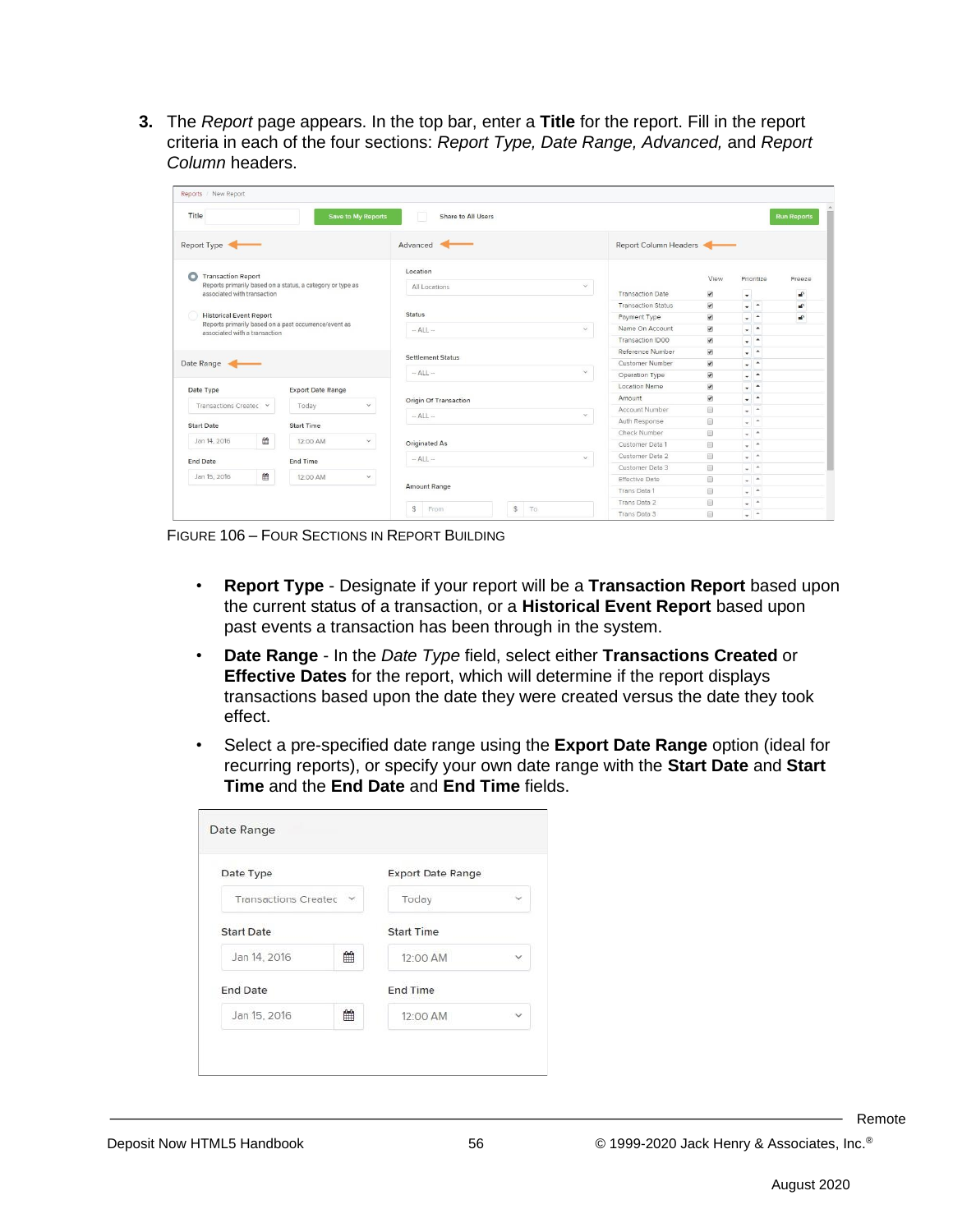**NOTE:** If you are creating a *Historical Event Report*, a custom date range will be unavailable.

- **Advanced Filters** section, specify the **Location** and **Status** of the transaction you wish to have in your report.
- **Settlement Status**: Whether a transaction has been deposited. Designate a single status or multiple statuses by selecting the appropriate check box(es).
- **Origin of Transaction**: Determines how the transaction was received and will be coded. You may designate a single origin for the report or multiple origins by selecting the check box next to each option.
- **Originated As**: Specifies how the transaction will be processed. You may designate a single type or multiple types.
- **Account Type**: Determines the type of transaction the report will display. You can select a specific account type or select **ALL**.
- **Operation**: This option specifies what process a transaction has been through. You may designate one process or select **ALL**.
- **Authority Response Code**: This option represents the types of return responses that can be received for a transaction. Select a specific response code or select **ALL**.
- **Amount Range**: The **From** and **To** options allow you to look for transactions with a specific amount or between amount values in decimal format (XX.XX).
- **Report Column Headers** This section allows you to organize how the report displays.
- Select the **View** check box next to any fields to have them show on the report.
- Under **Prioritize**, use the arrows to change the order in which information appears. For example, select the upward arrow to have a field listed before others, or the select the downward arrow to have other fields listed before it.
- Use **Freeze** to lock fields when viewing a report. This will hold certain fields in view while you explore the rest of the report information.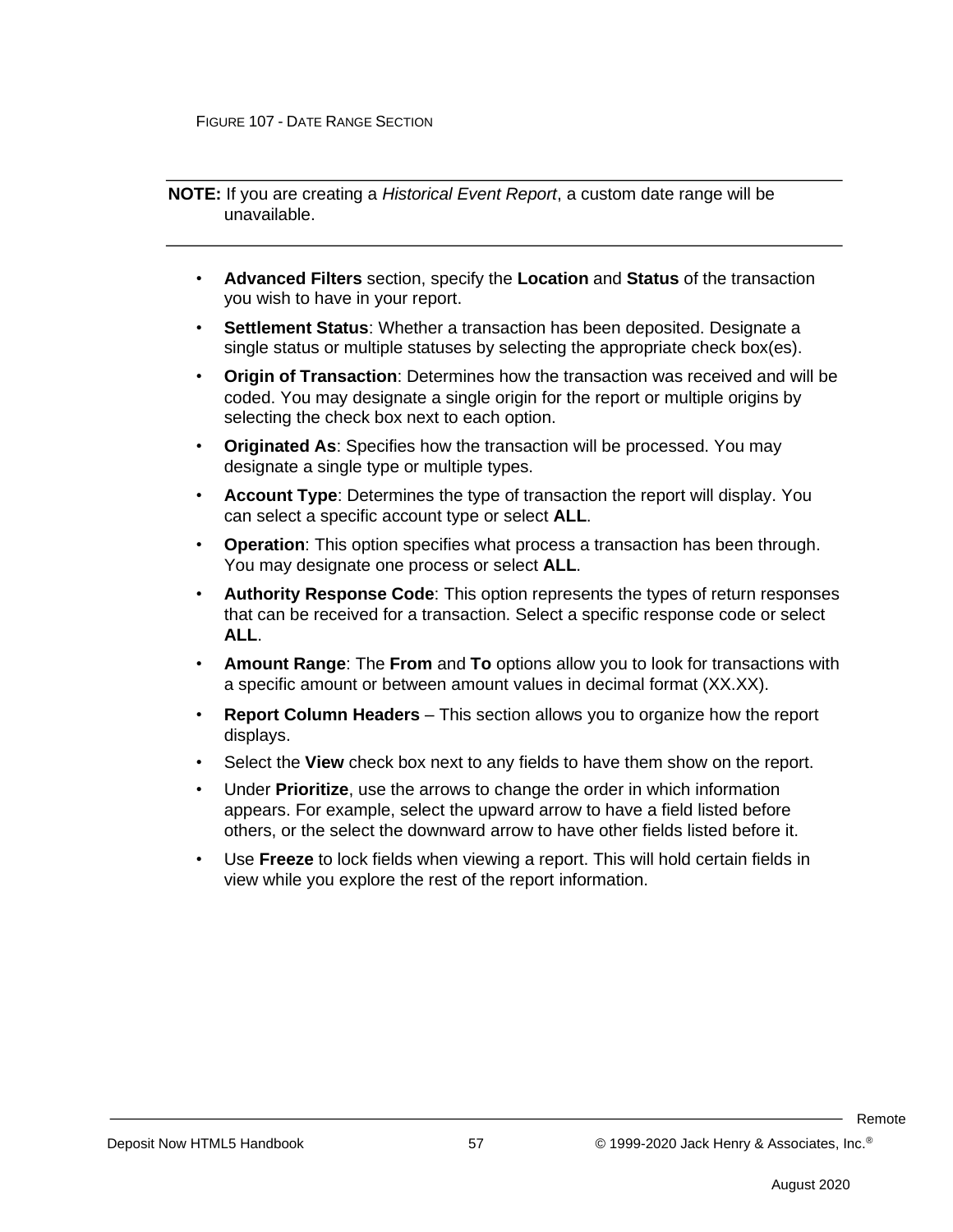| <b>Report Column Headers</b> |                          |            |  |        |  |
|------------------------------|--------------------------|------------|--|--------|--|
|                              | View                     | Prioritize |  | Freeze |  |
| <b>Transaction Date</b>      |                          |            |  | ₽      |  |
| <b>Transaction Status</b>    | ✔                        |            |  | ₽      |  |
| Payment Type                 | ✔                        |            |  | ⊋      |  |
| Name On Account              | $\overline{\mathcal{L}}$ |            |  |        |  |
| <b>Transaction IDOO</b>      | J                        |            |  |        |  |
| Reference Number             | $\overline{\mathscr{C}}$ |            |  |        |  |
| Customer Number              | ✔                        |            |  |        |  |
| Operation Type               | ✔                        |            |  |        |  |
| Location Name                | J                        |            |  |        |  |
| <b>Amount</b>                |                          |            |  |        |  |

FIGURE 108 - REPORT COLUMN HEADERS SECTION

**4.** At this time, you may choose to select the **Share to All Users** check box if you want to have this report available for other users to view. If you selected **New Shared Report**  previously, this box will already be selected.

Alternatively, you may wish to save the report for your own use at a later time by selecting **Save to My Reports**. This option will both save the report and generate a report to view.

| Reports / New Report        |                    |                    |                    |
|-----------------------------|--------------------|--------------------|--------------------|
| Title A sample report title | Save to My Reports | Share to All Users | <b>Run Reports</b> |

FIGURE 109 - SAVE AND RUN REPORT OPTIONS

The report displays results.

- Use the filters to change the report and select **Run Reports** again, or you can print/export the report, as needed.
- Column headers in the report are selectable for organization. Select a column header to organize the report based on that column's information, in either ascending order (designated by an upward arrow) or descending order (designated by a downward arrow).
- Select **View** to the left of an item to view more details about the transaction.
- To change the report template, adjust the report filters as desired, and select **Save to My Reports**, which will save the filter options as a template for later use.

**NOTE:** Be sure to select the **Share to All Users** check box if you wish to save the report for others to use.